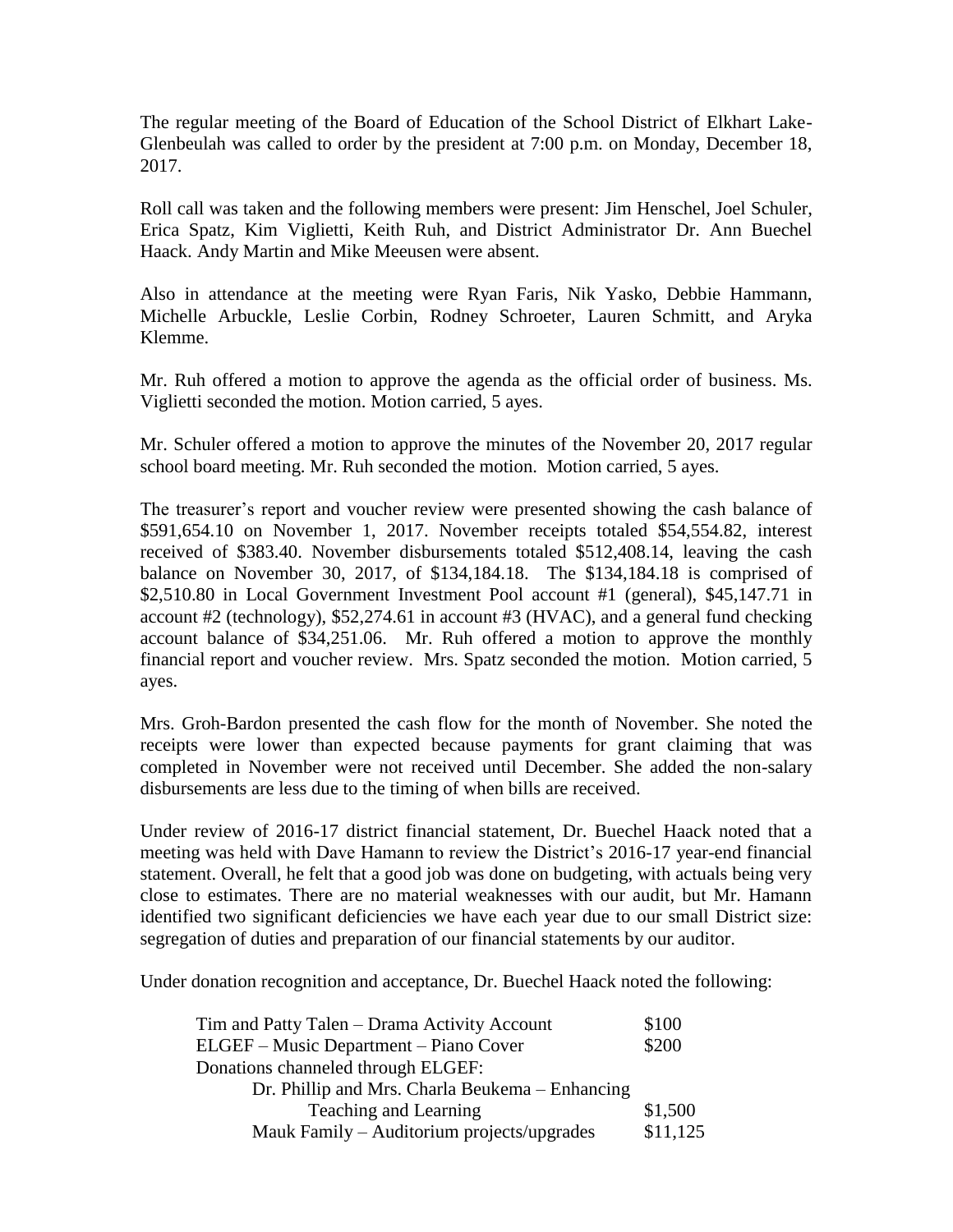## Board of Education Meeting Minutes Page 2 **December 18, 2017**

Donations made by various organization/individuals for Christmas presents, meals, etc. This helped 43 District Families (54 children): Grace Lutheran Sargento (Julie Kaboord coordinator) Ladies of the Lake FFA Giving Tree Adoption of several of our school children families and individuals by various families in our community who wish to remain anonymous

Ms. Viglietti offered a motion to accept the above-mentioned donations and thanked the donors for their generosity. Mr. Schuler seconded the motion. Motion carried, 5 ayes.

There was no guest correspondence.

Mrs. Arbuckle introduced FFA member, Lauren Schmitt. Lauren talked about her experience at the FFA National Convention in October.

Mrs. Corbin presented the tentative summer 2019 trip for the World Language Club. They seek early approval to give time for fundraising and to secure better pricing. Ms. Viglietti approved the summer 2019 trip to Madrid & Andalusia. Mr. Schuler seconded the motion. Motion carried, 5 ayes.

There were no early graduation requests.

Under approval of high school course offerings, Mr. Faris noted that a Greenhouse Management course was added and the descriptions on the Art program courses were revised. Dr. Buechel Haack added because of the 2017-18 State Biennial Budget, Youth Options and Course Options are being replaced by the Early College Credit Program. However, specific details have not yet been determined and/or defined. Mr. Schuler offered a motion to approve the 2018-19 High School Course Offerings. Mr. Ruh seconded the motion. Motion carried, 5 ayes.

Dr. Buechel Haack explained that there are Sheboygan County School Closure Guidelines for delaying and closing schools. The determining factors are wind, temperature, and snow. The District also contacts the county highway department, bus company, and other area schools in determining a delay or school closure.

Dr. Buechel Haack gave an overview of the School District Report cards. Overall, the District as a whole "Exceeds Expectations." The Elementary/Middle School "Significantly Exceeds Expectations," and the High School received the rating of "Exceeds Expectations." She shared it is believed the rating reflects the efforts put forth by the ELG students, staff, parents, and community in supporting the education experience for the District's children.